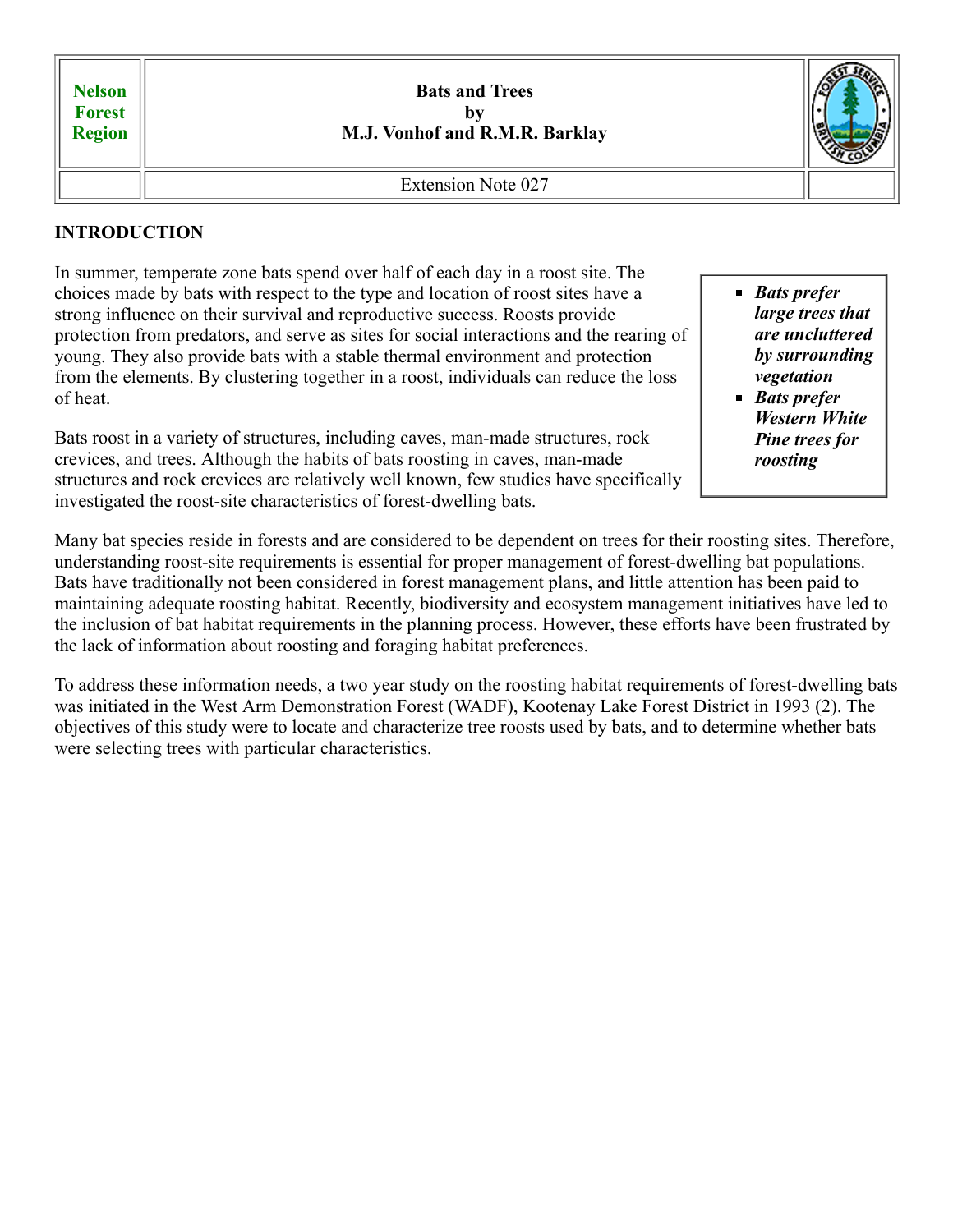

*Figure 1. Typical roost tree.*

## **STUDY AREA**

The study was conducted in the Kokanee Creek and Redfish Creek watersheds in the WADF from May-August in 1993 and 1994. The study concentrated on bats in the ICHdw and ICHmw2 biogeoclimatic subzones, which are found at low and medium elevations, respectively.

### **METHODS**

Bats were captured in mistnets set over slow-moving or still water, along forest opening edges, and across roads at various locations and elevations. Species, sex, age and reproductive condition was assessed.

Roost sites were located using two methods. The first involved watching trees at dusk for emerging bats. Trees with good roost site potential were selected at various locations within the study area, and observed from 10 minutes before to 30 minutes after local sunset. The second method was radio-tracking. Very small radiotransmitters were attached to females and males of three bat species (Silver-Haired bats, *Lasionycteris noctivagans*; Western Long-Eared bats, *Myotis evotis*; and Long-Legged bats, *M. volans*), and to female Big Brown bats (*Eptesicus fuscus*).

Radio-tagged bats were located during the day using receivers, and all roosts identified by radio-tracking were verified by watching the tree at dusk for emerging bats. This also provided data on colony sizes, entrance heights, entrance aspects, and residence times in a particular roost site. Residence times are conservative estimates as it is not known how long colonies or individuals used roost trees before they were observed in this study. The horizontal distance between subsequent roost trees used by the same individual was also measured.

A 0.1 hectare circular plot was identified around each roost tree, and the species and decay stage of the roost tree were recorded [based on the nine decay stages identified in the British Columbia Wildlife Tree Classification System (1)]. A variety of site and tree characteristics were also measured (Table 1).

To determine whether bats selected trees with certain characteristics, a sample of other available trees (non-roost trees) was measured for comparison with roost trees. Only trees in decay stages 2-7 were measured (i.e. defective live trees or standing dead trees), as other decay stages don't provide suitable roosting opportunities for bats.

*Table 1. Tree and site characteristics measured.*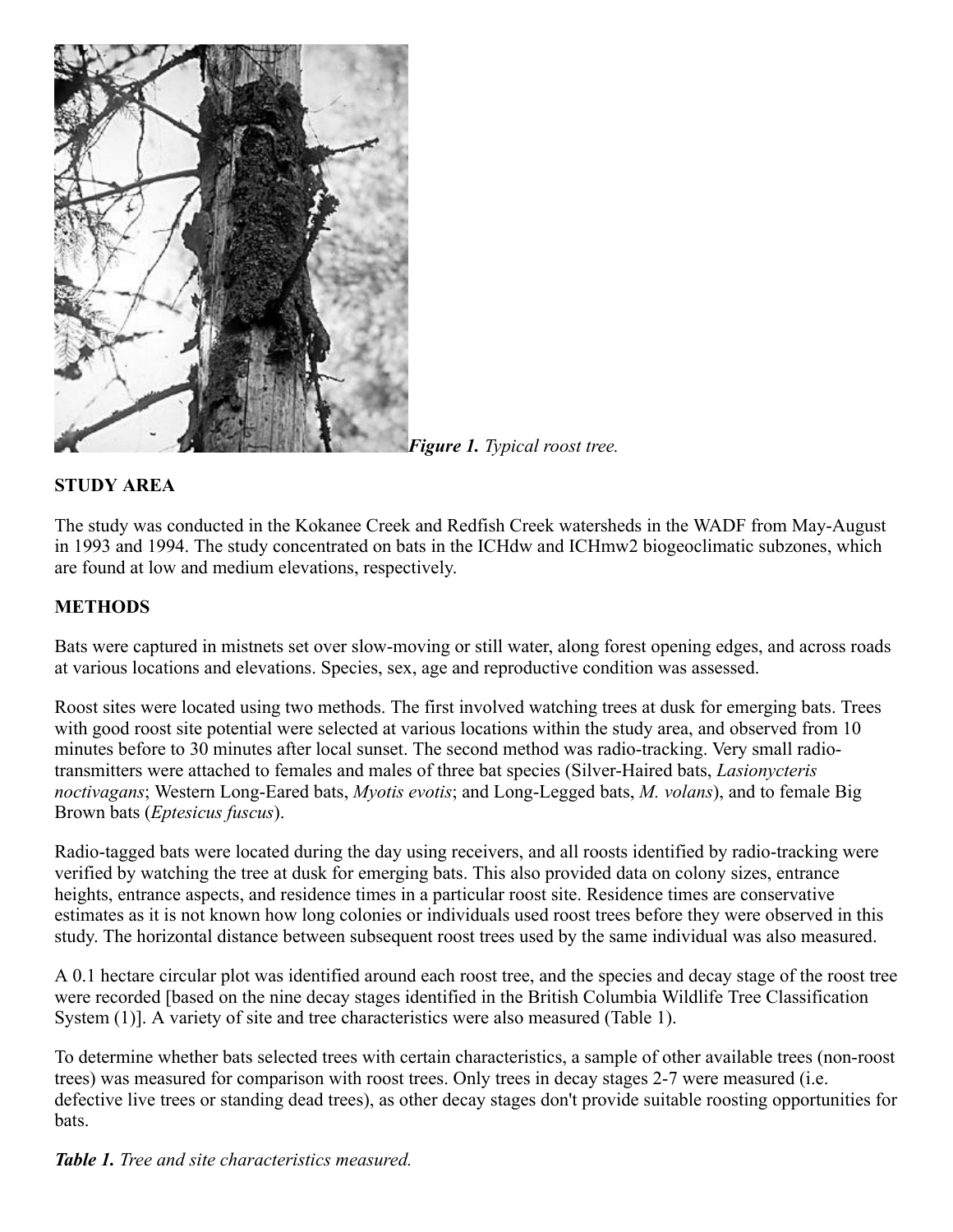- Tree Characteristics
	- DBH
	- % Bark Remaining
	- o Tree height
	- $\circ$  # Limbs
	- Tree height relative to canopy height
- Site Characteristics
	- Slope
	- Elevation
	- Elevation above valley
	- % canopy closure
	- Canopy height
	- Number of canopy layers
	- Distance to nearest edge
	- Distance to nearest water
	- Available tree density
	- Distance to nearest tree
	- Height of nearest tree
	- o Distance to nearest tree of <sup>3</sup> height
	- $\circ$  Height of nearest tree of  $\delta$  height
	- Distance to downslope tree
	- Height of downslope tree
	- Height of downslope tree relative to roost tree
	- Distance to nearest available tree

# **RESULTS**

Twenty-one roost trees were located over the two summers. Sixteen trees were found by radio-telemetry and five by surveillance. Fourteen of the roosts were beneath loose bark, five were in abandoned woodpecker hollows, and two were in other naturally formed cavities. Eight roost trees were used by Silver-Haired bats, five by Long-Legged bats, three by Western Long-Eared bats, three by Myotis spp., and two by Big Brown bats. Groups were generally small (about four individuals), and bats were commonly found roosting alone.

Statistical analysis of tree and site characteristics showed that only three variables significantly discriminated between roost trees and other available trees. Tree height was the strongest discriminator followed by horizontal distance to the nearest available tree and percent canopy closure. Roost trees tend to be taller, closer to other available trees, and have lower percent canopy closure than random available trees (Table 2). These results suggest that roost trees are easily distinguishable from available trees.

| Variable                             | Mean $(SD)$ | $\ $ Roost Trees $\ $ Avail. Trees $\ $<br>$\parallel$ Mean (SD) |
|--------------------------------------|-------------|------------------------------------------------------------------|
| $\text{Tree } Ht. \text{ (m)}$       | 27.5(7.76)  | 9.8(8.38)                                                        |
| $\ $ Dist. Nearest Avail. Tree $(m)$ | 3.8(2.11)   | 7.5(8.70)                                                        |
| Canopy Closure $(\%)$                | 35(24.7)    | 52(23.2)                                                         |

*Table 2. Variables which Significantly Discriminate Between Roost and Available Trees*

Bats preferred western white pine, and to a lesser extent western larch and ponderosa pine. Bats roosted less frequently than expected in Douglas-fir, lodgepole pine, western hemlock, and western red cedar. No bats roosted in grand fir, subalpine fir, or trembling aspen (though other studies have found bats roosting in aspen) (4). Twelve of the 14 bark roosts were located in western white pine trees, and the other two were in a lodgepole pine and a western hemlock. Cavity roosts were located in western hemlock, Douglas-fir, western white pine, western red cedar, western larch, and ponderosa pine.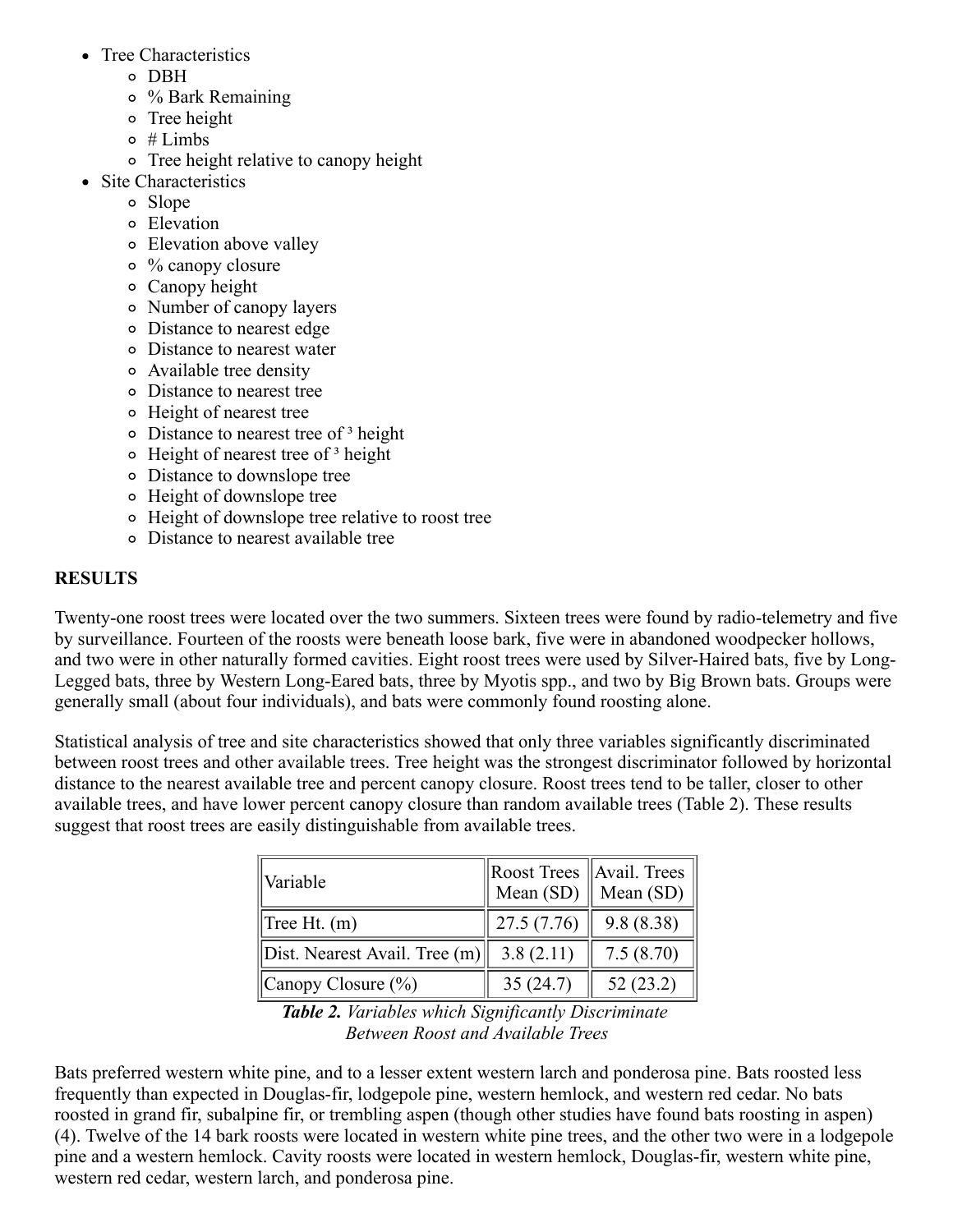

Figure 2. Roost trees by species.

The mean roost residence time for individual bats was 11 days. With maternity colonies excluded, the mean residence time was 6 days. In only one case was an individual bat observed using the same roost tree on different occasions. The horizontal distance between subsequent roost trees used by the same bat varied over a relatively small range (28-206m, mean 119m). Roost switching distance did not differ significantly between the different bat species, but did differ between individuals.

Bats also did not roost at random with respect to the availability of different decay stages (Fig. 3). Bats only roosted in trees of decay stages 2, 4, and 5, and roosted more frequently than expected in decay stages 4 and 5. All bark roosts were found on trees in decay stages 4 or 5 (seven in each). Cavity roosts were located in all three decay stages (one in stage 2, two in stage 4, and four in stage 5).



Figure 3. Roost trees by decay class.

#### **DISCUSSION**

Bats in this study preferred tall trees close to other available trees, surrounded by a relatively open canopy. Similarly, other studies on tree-roosting bats have found that bats prefer either large diameter or tall trees, and trees that are relatively uncluttered by surrounding vegetation (4). Thus, across different forest types the pattern is the same: bats prefer large trees with relatively low amounts of clutter. There are several possible explanations as to why bats prefer large, uncluttered trees, including increased protection from terrestrial predators, increased exposure to sunlight, greater ease of access to and from the roost, and the opportunity to use the tree as a landmark, making it easier to find compared to trees concealed by the canopy.

Bats preferred trees of particular species and particular stages of decay. We expect that the tree species preferences of bats should differ between bark and cavity roosting bats, but in both cases be related to differences in decay characteristics between tree species. With only two exceptions, all bark roosts were on western white pine trees of decay stages 4 and 5. During the decay process, this species characteristically develops sheets of bark which loosen progressively, thereby providing suitable hollows between the bark and sapwood. The observed preference by bats for western white pine suggests that they may simply be selecting trees which provide them with suitable roosts, rather than a specific tree species, per se.

The tree species and decay stage preferences of cavity roosting bats are closely tied to the dynamics of natural cavity formation and the preferences of primary cavity-excavating birds. In the WADF and other areas of the Nelson Forest Region, primary cavity-excavators exhibit strong preferences for western larch and trembling aspen (3). Furthermore, these birds prefer trees with decayed heartwood but relatively hard sapwood, as trees in this condition are relatively easy to excavate, but still provide insulation and protection from the elements and predators. Natural cavities with similar characteristics may form, provided that a path for infection is created through limb detachment, lightning strike, frost cracks or other trunk wounds, or top-breakage.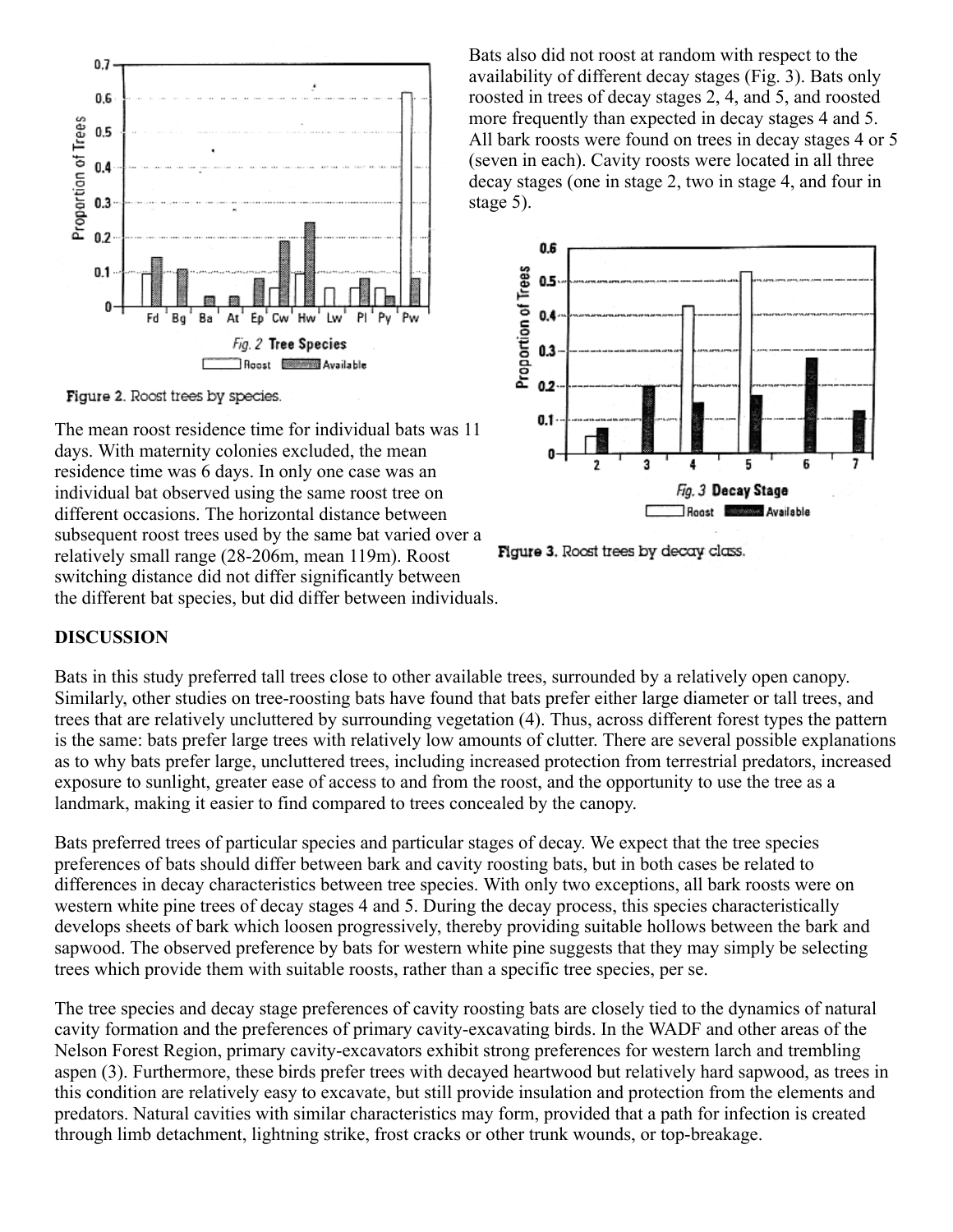The study showed that bats frequently moved between roost sites, switching roosts on average every 11 days, or every six days for non-maternity colonies. Furthermore, subsequent roosts tended to be nearby. These results suggest that bats exhibit fidelity towards a particular area or group of trees rather than to any one particular tree. Bats may switch roosts in response to disturbance, to avoid predators, to interrupt parasite life cycles, to minimize commuting distance if bats change their foraging areas, or to take advantage of differing microclimate and structural conditions within different roost sites. However, the potential benefits of roost-switching must trade-off with the costs associated with switching to new roost sites. These include the time and energy to locate a suitable roost, increased exposure to predation while searching, and potential disruption of the social structure of a colony. Having several roost sites within a small area may minimize these costs as search and travel times will be relatively low, and individuals need not explore unfamiliar areas.

# **MANAGEMENT IMPLICATIONS**

Current forest-harvesting practices may not provide enough suitable habitat for tree-roosting bats to maintain populations at current levels. Relatively large clearcuts remove large proportions of the available roosting habitat. The remaining forested areas are often deficient in suitable roosting habitat because older stands are the ones most often targeted in forest-harvesting operations.

Older stands provide snags with larger than average heights and diameters across a wider range of decay stages, and are typified by greater tree spacing and large gaps in the canopy. Thus they provide more suitable roosting habitat for tree-roosting bats than do younger stands. Second growth stands in which a significant component of large trees are retained may also provide suitable roosting habitat. However, if forest stands are intensively managed or are on a relatively short rotation cycle, the availability of large, older trees that are suitable for roosting will decrease.

It is not known at this point whether requirements in the Forest Practices Code for leaving wildlife tree (WLT) patches will provide suitable habitat for tree-roosting bats. Depending on WLT patch design, retained trees in cutblocks may provide the range or number of alternative trees necessary to meet the needs of bats, given their movement patterns and roost tree preferences. However, it is important that patches are large enough to be "thermally buffered", and that they contain a selection of suitable roost trees (of preferred species, size, decay characteristics, bark characteristics, etc.) to ensure protection from predators and the elements. It may be that the requirement of bats for suitable alternative roost trees will only be met by maintaining relatively large reserve patches or areas of intact forest.

Forest management should take into account the preference of bark-roosting bat species, for western white pine. Western white pine is relatively rare and only locally abundant in the forests of southern B. C. Populations of western white pine have been severely reduced by white pine blister rust and by a century of timber harvesting. Thus, the availability of trees which can provide suitable bark roosts may be low, and bat species which are restricted to roosting beneath loose bark may be roost-site limited.

Special attention needs to be focused on providing suitable roosting habitat for tree-roosting bats, as this group of animals has traditionally not been considered in forest management practices.

# **REFERENCES**

1. Backhouse, F., and J.D. Lousier. 1991. Silvicultural Systems Research: Wildlife Tree Problem Analysis. Min. For., Min. Environ., Lands and Parks, Wildlife Tree Committee. Victoria, B.C.

2. Forest Sciences Section. 1992. The West Arm Demonstration Forest. B.C. Min. For., Nelson, B.C. Research Summary RS-003.

3. Steeger, C., and M. M. Machmer. 1995. Wildlife trees and their use by cavity nesters on selected stands of the Nelson Forest Region. B.C. Min. For. Tech. Rep. TR-012, Nelson, B.C. 28pp.